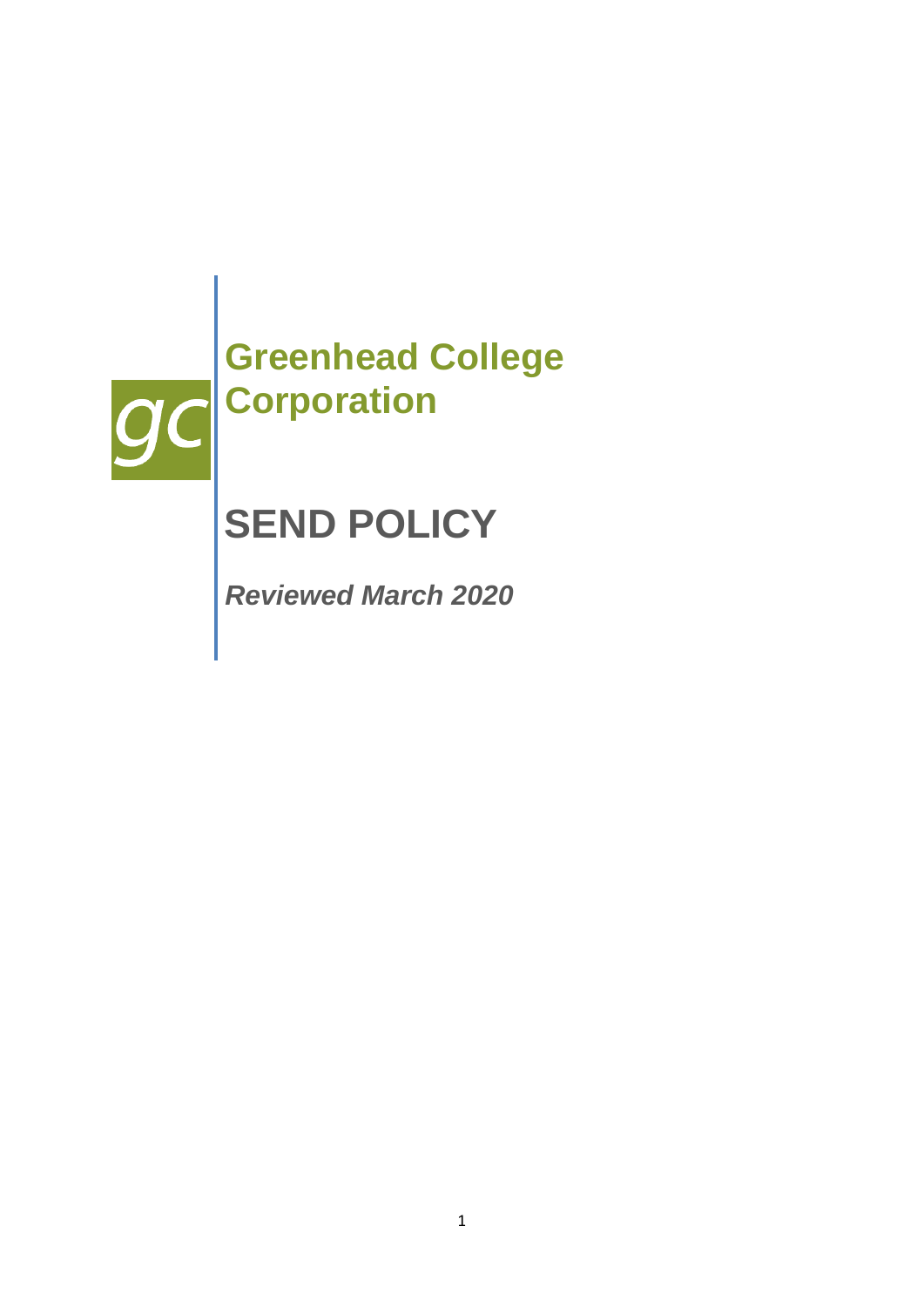# **1. Introduction**

Greenhead College is committed to offering an inclusive curriculum to ensure the best possible progress and outcomes for all of our learners, whatever their learning needs or disability. We aim to "provide a supportive environment in which individuals feel valued, grow in confidence and fulfil their potential for academic, moral, social and physical development..." Our vision for young people with Special Educational Needs and Disabilities (SEND) is that they achieve the very best they can from their education to lead happy, healthy, independent and rewarding lives.

The SEND Code of Practice (2014) defines a disability as "…*a physical or mental impairment which has a long-term and substantial adverse effect on their ability to carry out normal day-to-day activities".* Special educational provision is educational or training provision that is additional to or different from that made generally for others of the same age. This means provision that goes beyond the differentiated approaches and learning arrangements normally provided as part of high quality, personalised teaching.

This policy is informed by the following legislation and statutory framework: the Special Educational Needs and Disability Code of Practice: 0-25 years (2014), the Children and Families Act (2014) and the Equality Act (2010). The policy should be read in conjunction with the following guidance, information and policies:

- The Equality and Diversity Policy
- The Safeguarding Policy
- The Accessibility Plan
- The SEND Information Report
- The Online Safety Policy
- The Admissions Policy
- The Fit to Study Policy

In accordance with the overarching principle of the new Code of Practice, this policy has been coproduced with the following people:

- Additional Learning Support Manager
- Deputy Principal
- Governor responsible for SEND

# **2. The Objectives of the SEND Policy**

- To work within the guidance laid down in the SEND Code of Practice 2014.
- To identify and put in place appropriate provision for young people who have SEND and additional needs.
- To ensure that parents/carers have a clear understanding of how the College supports young people with SEND, and their involvement in this.
- To provide an appropriately qualified Additional Learning Support Manager in post who can ensure that the SEND Policy is put into practice.
- To provide support and advice for all staff working with SEND young people; every teacher is a teacher of SEND. Teaching and supporting students with SEND is the responsibility of the whole College and requires a collaborative and inclusive approach.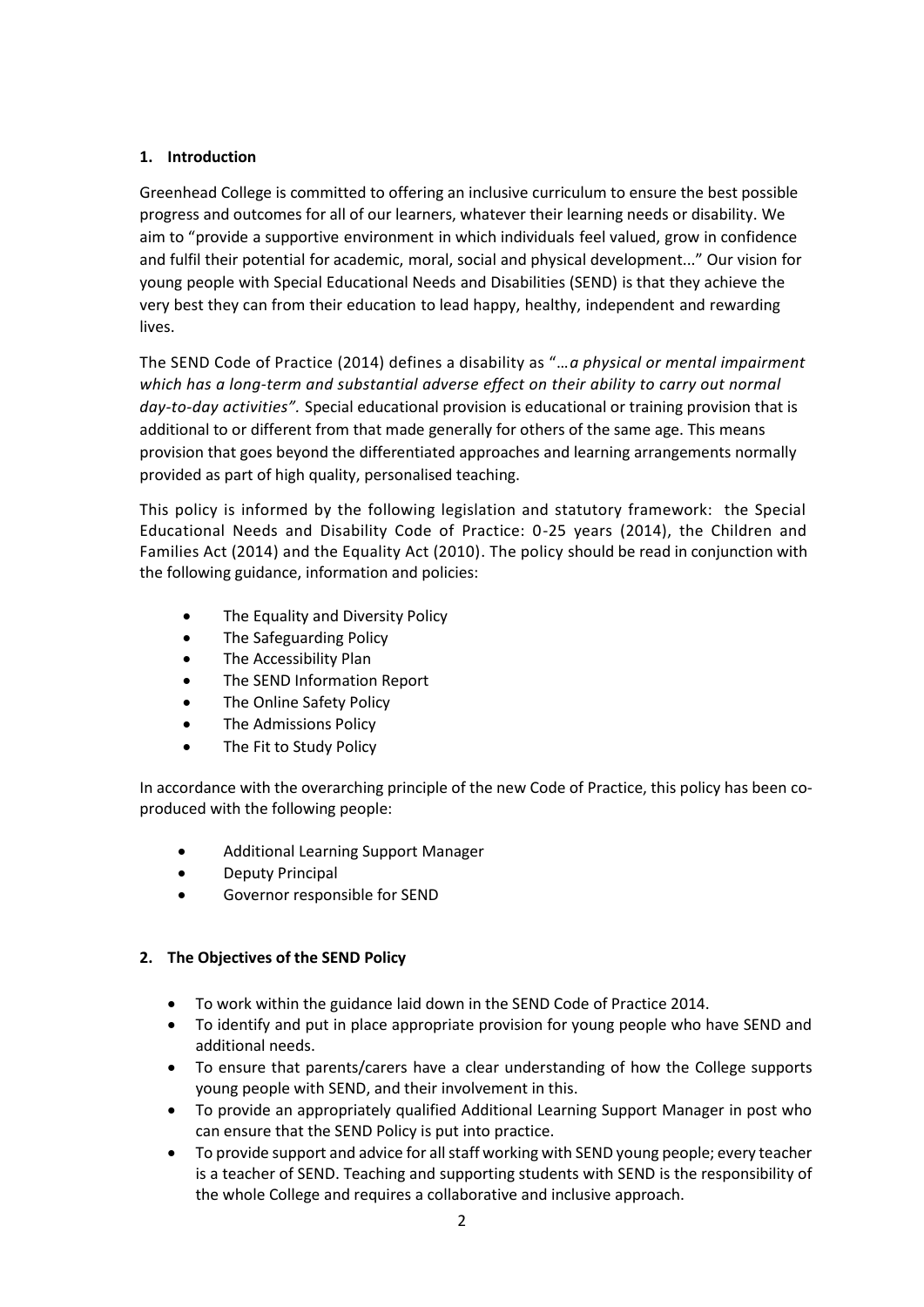- To ensure that learners with SEND have access to all College activities, as far as is reasonably practical, which relates to the needs of the students.
- To promote effective partnership and involve outside agencies where appropriate.
- To involve the young person in the process of identification, assessment and provision.
- To ensure that the young person is aware that their wishes will be taken into account as part of the process and of the shared responsibility in meeting his or her educational needs.
- To ensure that young people with SEND can participate in College activities, together with those who do not have SEND.

## **3. Contacts**

#### **Deputy Principal**

Mo Bunter - [mbunter@greenhead.ac.uk](mailto:mbunter@greenhead.ac.uk)

#### **Additional Learning Support Manager**

Claire Berry - [cberry@greenhead.ac.uk](mailto:cberry@greenhead.ac.uk)

#### **Governor for SEND**

Jo Horsfall – jhorsfall@greenhead.ac.uk

#### **4. Role of the ALS Manager**

- To oversee the provision and progression for students with SEND
- Assess students for Access Arrangements and specialist support
- Manage the work of the specialist assessors used by College
- Collate information for SEND students from interviews and school visits
- Liaise with and advise colleagues on all matters relating to SEND
- Organise and maintain the records of all SEND students
- Liaise with parents/carers of SEND students
- Contribute to the continuing development and training of College staff
- Liaise with external agencies as appropriate in order to promote achievement in SEND students
- Liaise regularly with the Deputy Principal
- Oversee the Additional Learning Support Assistants

#### **5. Admissions**

The College accepts learners with a wide range of special educational needs and disabilities provided they meet the College entry requirements. Every effort is made to meet individual needs and we employ our best endeavours to ensure that all students have equal access to the opportunities and experiences offered. Our Equality and Diversity Policy can be viewed on the College website. Special educational provision will apply to any student disclosing a SEND, regardless of whether or not the student has an Education, Health & Care Plan (EHCP).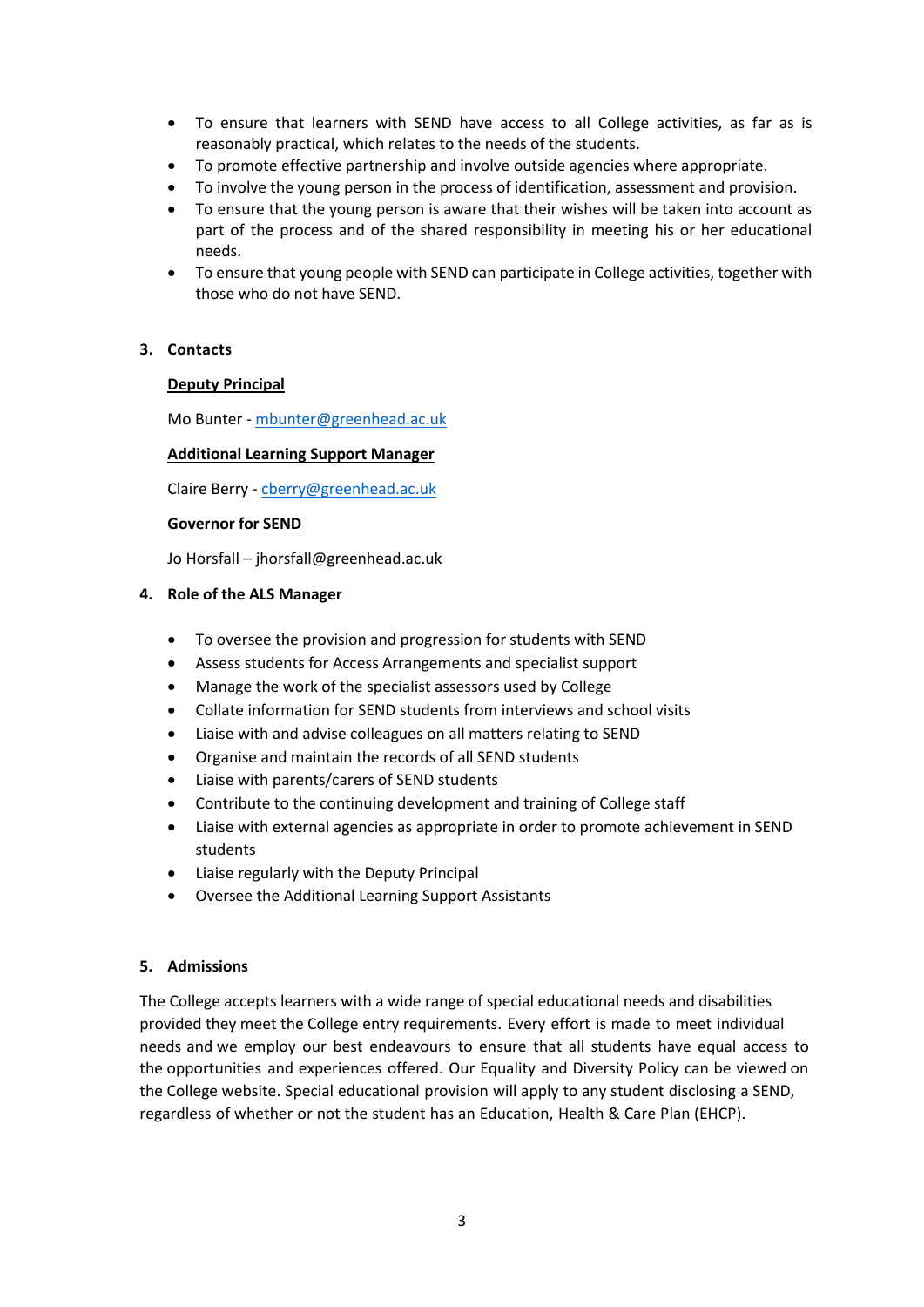#### **6. Identification, Disclosure, Assessment and Provision**

### **Identification**

The Additional Learning Support Manager is regularly invited to year 10 and 11 assessment reviews for pupils with SEND and has an established link with C&K Careers service. The Additional Learning Support Team invite vulnerable year 11 pupils to a pre-induction event in July to ensure we have everything in place for a successful transition. The event also helps to alleviate any concerns and familiarise themselves with the College environment.

## **Disclosure**

The application form provides the first opportunity for students to disclose any additional needs. We subsequently interview all applicants individually and invite further discussion regarding current and anticipated support. We want the College experience to be both rewarding and successful and actively encourage students to be completely open about their individual needs. The more information we have at point of application, the better we can plan ahead and prepare an appropriate support plan.

## *Further opportunities for disclosure exist*:

- On the confidential form
- When completing the learning agreement in tutorial
- During individual interviews with tutors
- During monitoring interviews with subject teachers
- Via exams officers
- On the PaWS application form
- When arranging field trips
- At any point during the course

#### **Assessment**

A member of the Additional Learning Support Team will meet with you again after enrolment to ensure that:

- Your individual needs are identified
- Your teachers and tutor know about your requirements
- Suitable provision is made to meet your needs
- There is liaison with outside agencies if appropriate

Initial screening for study support and literacy difficulties will be carried out during the College induction process. Students identified are offered academic skills support from the Study Centre and if appropriate, asked to complete a further screening literacy test, namely GL Assessment EXACT.

All further assessment for literacy difficulties is provided by specialist staff trained in educational testing and will not impact on curriculum time. If the proposed assessment proves conclusive, this will provide core evidence to support online application to the relevant authorities (JCQ) for Access Arrangements due to literacy difficulties. It should be noted that this assessment is undertaken for educational purposes only and in no respect indicates a diagnosis of an underlying Specific Learning Difficulty.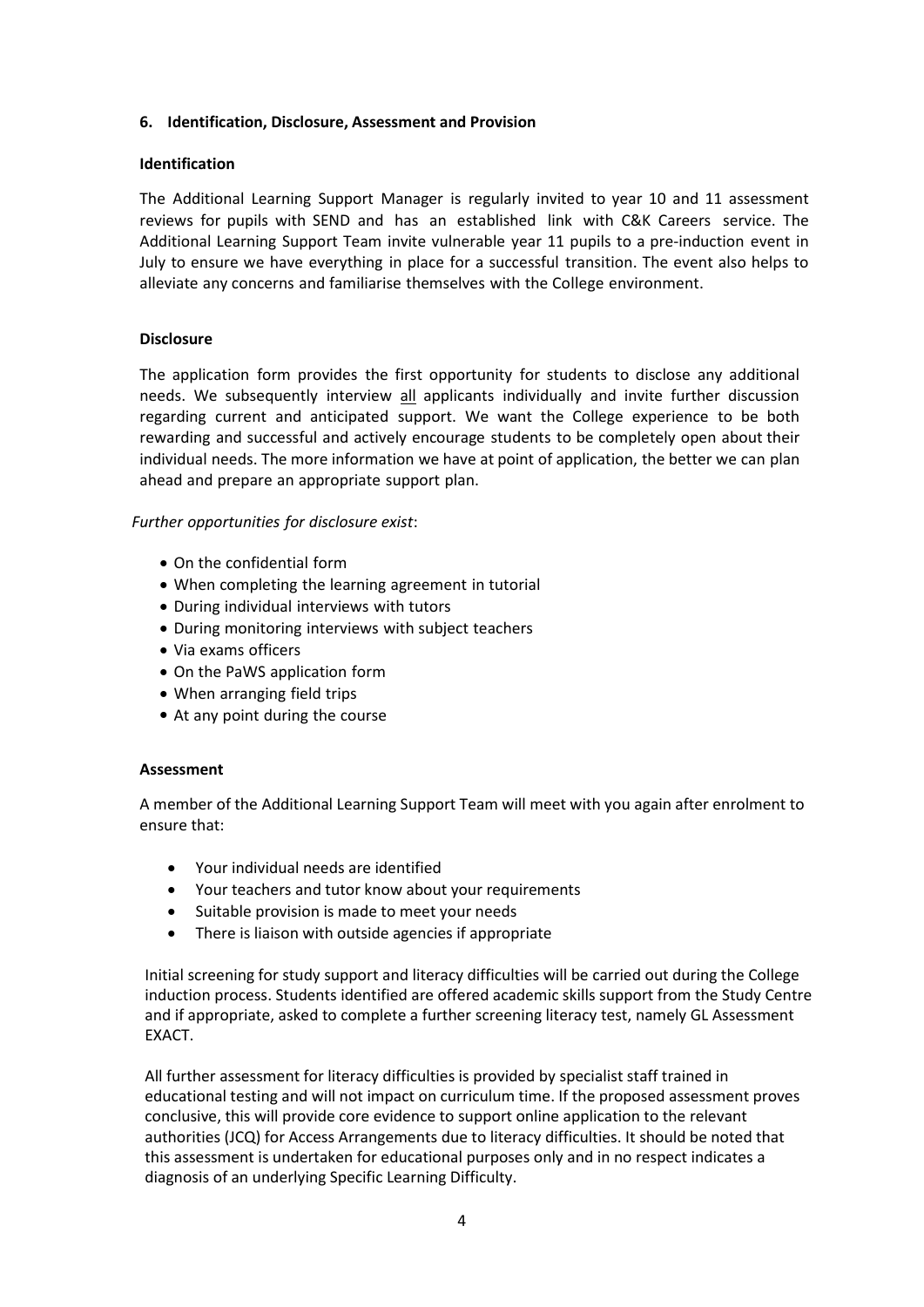## **Provision**

When you start at College there are many sources of help available and these provisions are clearly outlined in the SEND Information Report on the College website. Examples of the support which might be offered are:

- One-to-one weekly support
- Mentoring
- In class support
- Access to study skills workshops (Study Centre)
- **•** Counselling

# **7. Physical Access**

Although it is still difficult to reach a small number of rooms, specialist teaching rooms are fully accessible; the whole curriculum is available to all students. Copies of the site plan, which indicate the location of accessible toilet facilities and advised routes for wheelchair users, are available from reception. Lifts are now installed in most blocks and reserved parking bays are available by prior negotiation. If you are unable to travel from home to college independently, it may be possible to arrange transport through Kirklees Council, although you will be expected to contribute to the cost of this provision and must meet their criteria.

# **8. Supporting students at College with Medical Conditions**

At Greenhead College we recognise that students with medical conditions should be properly supported so that they have full access to education, including; The Enrichment Programme, Project and Work Shadowing (PaWS) week and College trips. Some students with medical conditions may be disabled and where this is the case the College will comply with its duties under the Equality Act 2010. Some may also have SEN and may have an Educational Health and Care Plan (EHCP). If so, the SEND Code of Practice (2014) is followed.

# **9. Supporting Students and Families**

We aim to work in partnership with our parents and families and to ensure that, where appropriate, they are fully informed about all matters relating to their son/daughter's SEND. Our SEND information report is on our website and is updated regularly, and we guide parents towards the Local Authority (LA) local offer for information about wider services.

# **10. Monitoring**, **Review and Record Keeping**

As stated within the SEND Code of Practice (2014) "high quality teaching that is differentiated and personalised will meet the individual needs of the majority of children and young people… Special educational provision is underpinned by high quality teaching and is compromised by anything less". Subject teachers are responsible for the progress and development of young people in their class. They oversee the work of any support staff in their lessons and collaborate with any specialist staff. Their planning takes additional adult support into account and is discussed with those staff. Any intervention and support does not replace high quality teaching.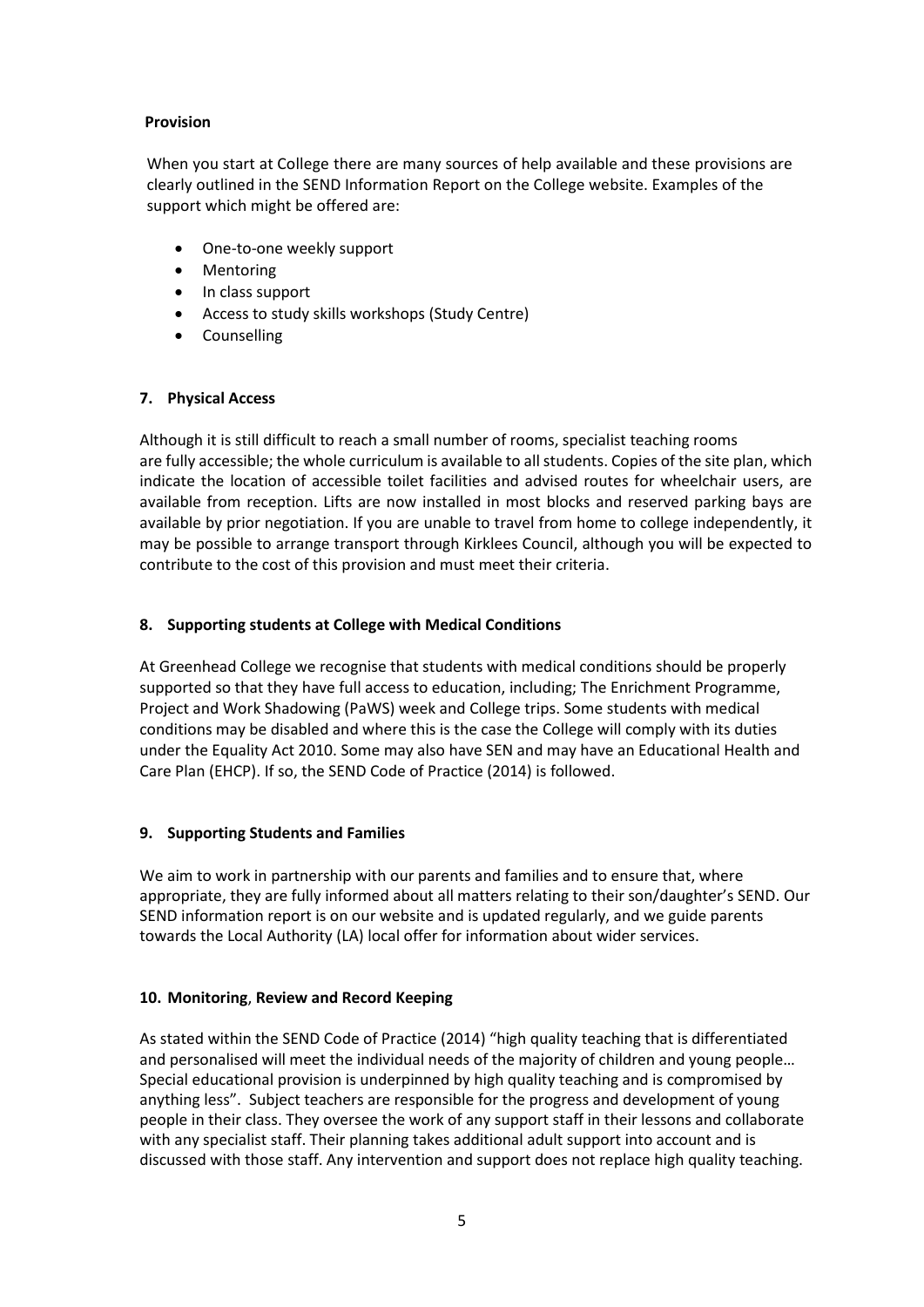The effectiveness of the support put in place and its impact on the progress of students is monitored regularly. Those learners who hold an EHCP are reviewed regularly and an annual meeting is held with the appropriate Local Authority invited. The College is fully committed to the SEND Code of Practice and its recommendation of a 4 part cycle model (Assess, Plan, Do, Review).

#### **Assess**

In identifying a student who requires SEND support an assessment of the student will be undertaken. This assessment will draw on previous progress, attainment and feedback from subject teachers. In some cases, outside professionals from health or social work may be involved with the student. These professionals are encouraged to liaise with the College to help inform assessment. The College communicates with parents/carers whenever appropriate.

## **Plan**

Where it is decided to provide a student with SEND support the student will be notified and, if appropriate, the parents/carers will also be notified. All teachers, personal tutor and support staff who work with the student will be made aware of the needs, the desired outcome, the support provided and any teaching strategies or approaches that are required. This information is recorded on Cedar.

## **Do**

The subject teachers remain responsible for working with the student on a daily basis, using differentiated techniques or strategies outlined in the plan. Every young person on SEND support has a different profile of needs and we adopt a personalised approach to ensure that we meet those needs. All students who require SEND support are offered mentoring with a member of the Learning Support Team. Here targets and outcomes are set where the views of the student, including their personal goals and aspirations, are taken into account. The Learning Support Team provides support to teaching staff and can offer advice on strategies used in the classroom. In addition, the Learning Support Team provides small group work and workshops which support key dates within the academic year.

# **Review**

The effectiveness of the support and interventions and the impact on student progress is reviewed regularly and documentation on Cedar is updated in light of this review. We actively encourage our students to self-assess and become reflective about their own practice to develop their own targets.

# **Record Keeping**

If a student discloses that they have a special educational need, disability or medical issue their details and information is kept on the Learning Support Database and a hard copy with any further information is held on file. This information is restricted to the Learning Support Department. Appropriate information including a learner flag (categorisation of need), implications for teaching, medical information and access arrangements is available on Cedar for all teaching and support staff.